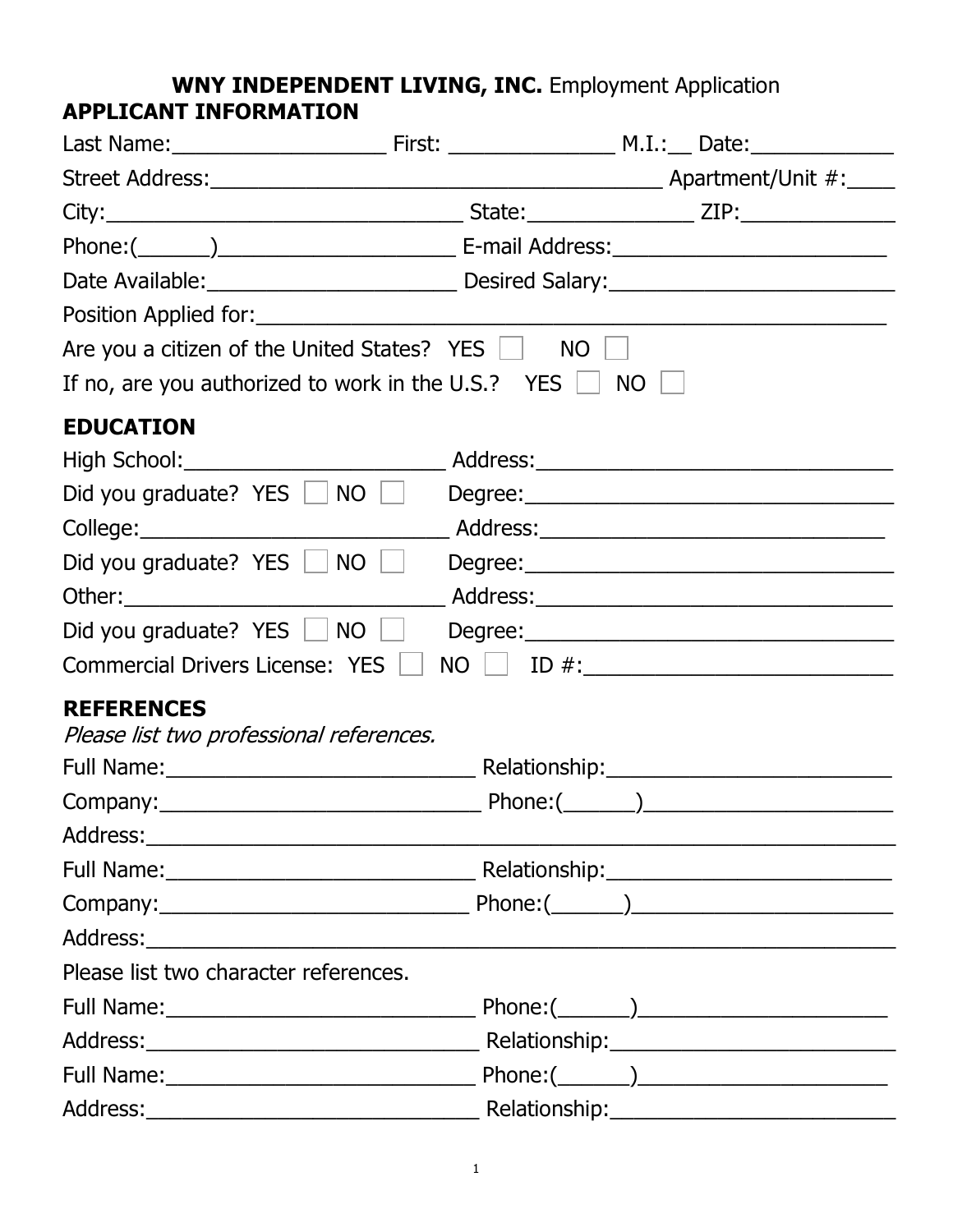## **PREVIOUS EMPLOYMENT**

| May we contact your previous supervisor for a reference? YES $\Box$ | NO   |
|---------------------------------------------------------------------|------|
|                                                                     |      |
|                                                                     |      |
|                                                                     |      |
|                                                                     |      |
|                                                                     |      |
| May we contact your previous supervisor for a reference? YES $\Box$ | $NO$ |
|                                                                     |      |
|                                                                     |      |
|                                                                     |      |
|                                                                     |      |
|                                                                     |      |

## **DISCLAIMER AND SIGNATURE**

I certify that my answers are true and complete to the best of my knowledge.

If this application leads to employment, I understand that false or misleading information in my application or interview may result in my release.

If applying for a driving position:

By signing this application, I understand that my license number will be used to obtain a Motor Vehicle Report from the Department of Motor Vehicles to review my driving record.

| Signature: | Date:         |  |
|------------|---------------|--|
|            | <b>SUBMIT</b> |  |